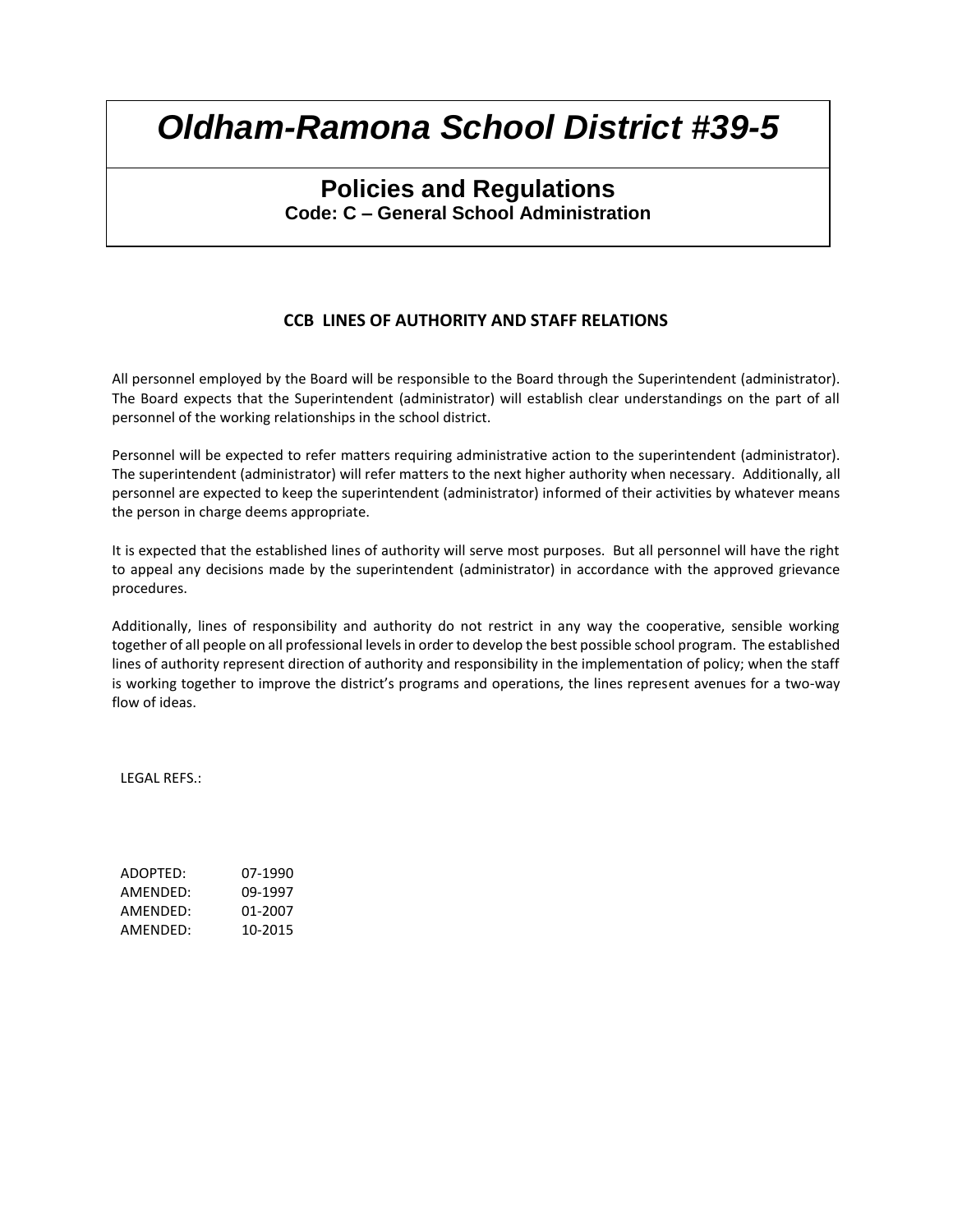## **Policies and Regulations Code: C – General School Administration**

### **CGD STATE AND FEDERAL PROGRAM ADMINISTRATION**

#### Title I

It is the policy of the Oldham-Ramona School District to annually apply for Title I federal funds to serve children in school attendance areas with high concentration of low income families including children in local agency programs. It is believed that all children who qualify for Title I services will improve in their performance when strategies and programs are designed to meet their educational needs.

Title I schools in the Oldham-Ramona School District are considered school-wide sites in order to provide services to a selected school or schools. Children will be placed in the Title I program through procedures involving professional educators, administrators and parents/guardians.

A parent/guardian, student, employee, or District resident who has a complaint regarding the use of federal Title I funds should adhere to District policies and regulations. If a complaint regarding use of federal Title I funds remains unresolved, it may be forwarded by the complainant to the South Dakota Department of Education for review.

LEGAL REFS.: The Elementary and Secondary Education Act (ESEA) (Pub. L. 89-10, 79 Stat. 27, 20 U.S.C. ch.70)

ADOPTED: 08-1990 AMENDED: 09-1997 AMENDED: 04-2005 REVIEWED: 09-2007 REVIEWED: 09-2013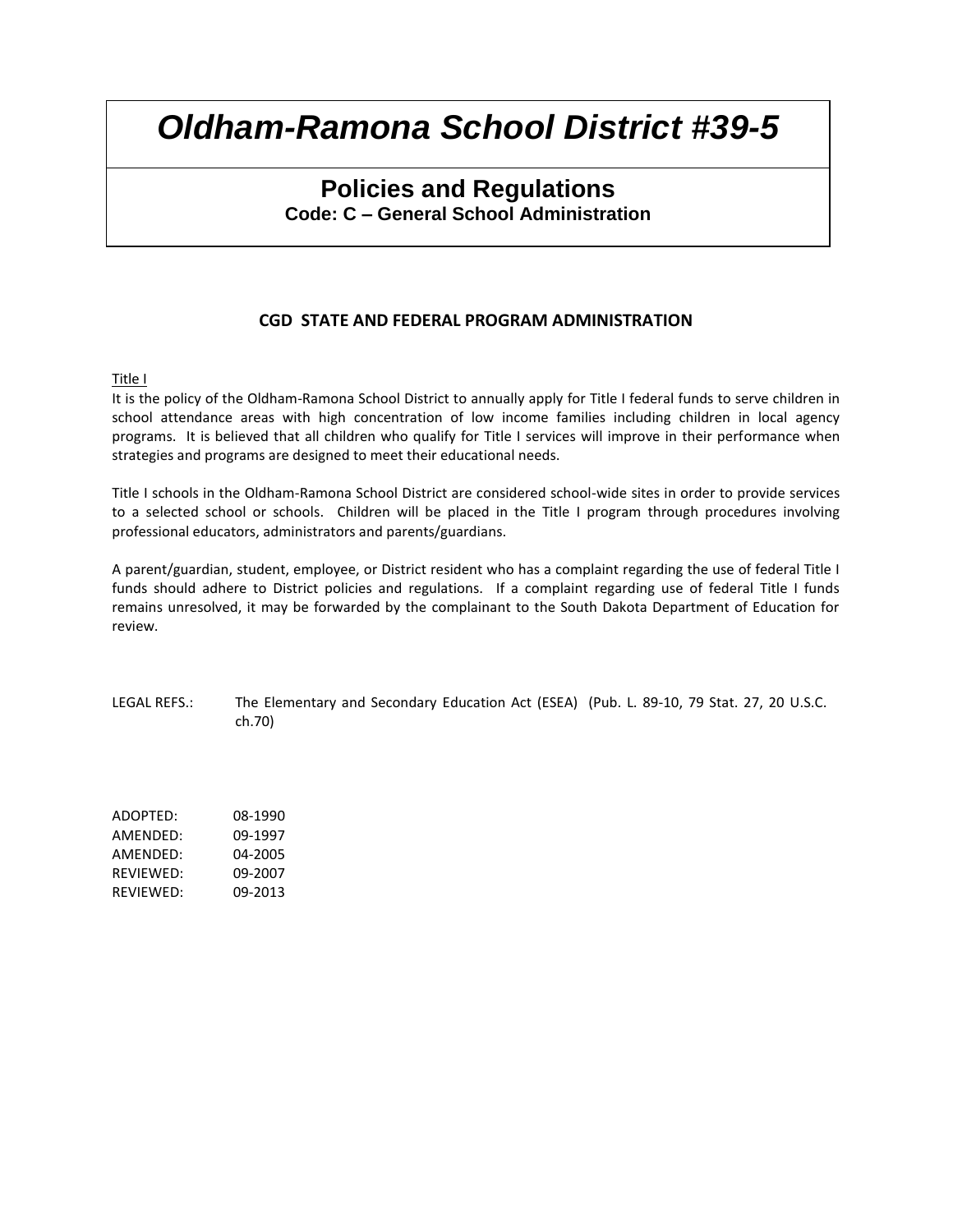## **Policies and Regulations Code: C – General School Administration**

### **CGD-R STATE AND FEDERAL PROGRAM ADMINISTRATION**

The Oldham-Ramona School District will comply with all federal laws, regulations, and non-regulatory guidance that govern the administration of state and federal programs. Within these laws and regulations, local districts must make decisions about how to best serve the needs of the local population. As the District develops its local plan for implementing the Title I program, the following guidelines will apply:

#### **Identifying Schools for Title I Supplemental Services**

#### Comprehensive Needs Assessment

To determine eligible attendance areas, an annual needs assessment will be conducted during the second semester of the school year. Eligible schools will be determined by the percent of students who qualify for free or reduced lunch as well as the school-wide guidelines. Schools with more than seventy-five percent of students in the attendance area receiving free or reduced lunch will receive Title I supplemental services, as required by Title I, Section 1113,(a)(3)(A). Schools will be placed in rank order of poverty as determined by free or reduced lunch status. Schools with more than forty percent of students receiving free or reduced lunch will be considered for Title I supplemental services.

#### Application for Funds

During May and June of each fiscal year the administrator in charge of coordinating the Title I program will prepare and submit a consolidated application using the State Department of Education eGrant process.

#### Parent Involvement

The term "parent involvement" refers to the involvement of parents and/or guardians of District students.

The Superintendent or designee shall ensure that the District's parental involvement strategies are jointly developed with and agreed upon by parents/guardians of students participating in Title I programs. Those strategies shall establish expectations for parental involvement and describe how the District will carry out each activity listed in Section 1118 (a) of the No Child Left Behind Act of 2001 (NCLB).

The Superintendent or designee shall consult with parents/guardians of participating students in the planning, implementation and evaluation of parental involvement programs, activities, and regulations. He/she also shall involve parents/guardians of participating students in decisions regarding how the District's Title I funds will be allotted for parental involvement activities.

The Superintendent or designee shall ensure that each school receiving Title I funds develops a school-level parental involvement policy in accordance with NCLB, Section 1118 (b).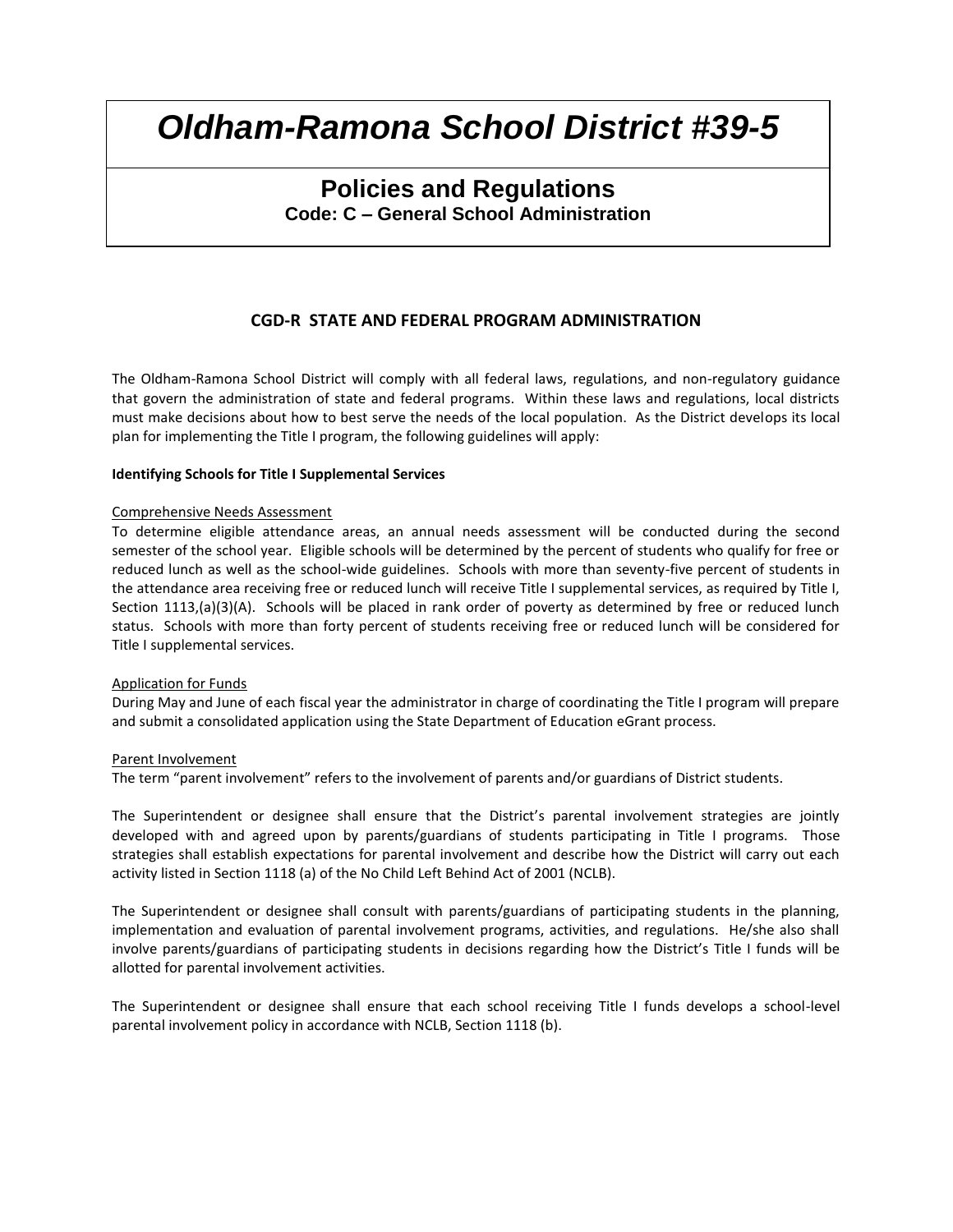#### **District Support for Title I Parental Involvement**

The District shall provide coordination, technical assistance and other support necessary to assist participating schools in building the capacity for strong parental involvement to improve student academic achievement and school performance. This coordination, assistance and support may include:

- District personnel to facilitate development of District's parental involvement.
- Establishing strong communication between school personnel and the families of English Language Learners (ELL).
- **Providing interpreters for parent teacher conferences and other parent/guardian meetings.**
- **Professional development to enhance the skills of teachers, administrators, and other staff, in building** ties between parents/guardians and the school.
- Coordinating training with the South Dakota Parent Information and Resource Center.

#### **Coordination of Title I Parental Involvement with Other District Programs**

The District shall, to the extent feasible and appropriate, coordinate and integrate parental involvement programs and activities with blended preschool (Head Start, Early Childhood Special Education, and Title I), ELL, Migrant Education, and Special Education programs. This coordination shall be accomplished through regular communication between the District administrators and building administrators involved in these programs.

LEGAL REFS.: The Elementary and Secondary Education Act (ESEA) (Pub. L. 89-10, 79 Stat. 27, 20 U.S.C. ch.70)

ADOPTED: 08-1990 AMENDED: 09-1997 AMENDED: 04-2005 REVIEWED: 09-2007 REVIEWED: 09-2013